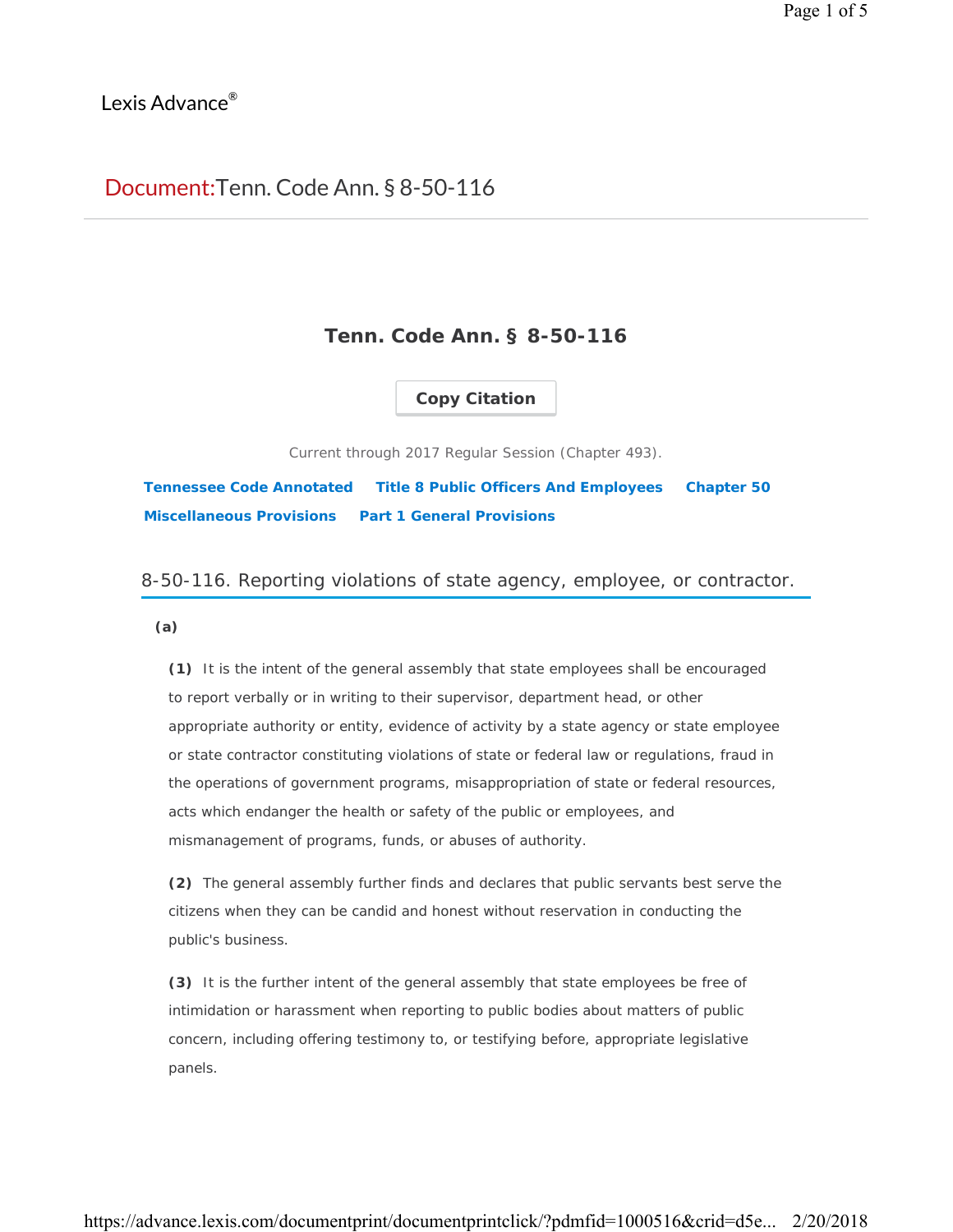**(b) (1)** No head of any state department, agency or institution, state employee exercising supervisory authority, other state employee or state contractor shall recommend or act to discharge, demote, suspend, reassign, transfer, discipline, threaten or otherwise discriminate against a state employee regarding the state employee's evaluation, promotion, compensation, terms, conditions, location or privileges of employment, nor may any state employee or state contractor retaliate against another state employee because the employee, or a person acting on behalf of the employee, reports or attempts to report,

**(A)** The willful efforts of such person or agency or contractor to violate a state or federal law, rule or regulation which had or would have had a material and adverse effect upon program operations or program integrity, or the willful efforts to conceal such a violation;

**(B)** Acts which constituted fraud against the state, the federal government, the public or any fellow employee;

**(C)** The willful misappropriation of state or federal resources;

verbally or in writing:

**(D)** Acts which posed an unreasonable and specific danger to the health or safety of the public or employees; or

**(E)** Acts constituting gross mismanagement of a program, gross waste of state or federal funds, or gross abuse of authority;

**(2)** The head of the state department, agency or institution or other state employee exercising supervisory authority over the state employee may, however, take any appropriate action or appropriate disciplinary action in relation to the reporting or attempted reporting of any information which is believed in good faith by such department head or other state employee exercising supervisory authority to be fraudulent, dishonest or with willful disregard for the truth or falsity of the information.

**(3)** No head of any state department, agency, or institution, state employee exercising supervisory authority, other state employee or state contractor shall recommend or act to discharge, demote, suspend, reassign, transfer, discipline, threaten or otherwise retaliate or discriminate against a state employee regarding the state employee's evaluation, promotion, compensation, terms, conditions, location, or privileges of employment because the employee refused to carry out a directive if the directive constitutes a violation of state or federal law, rule or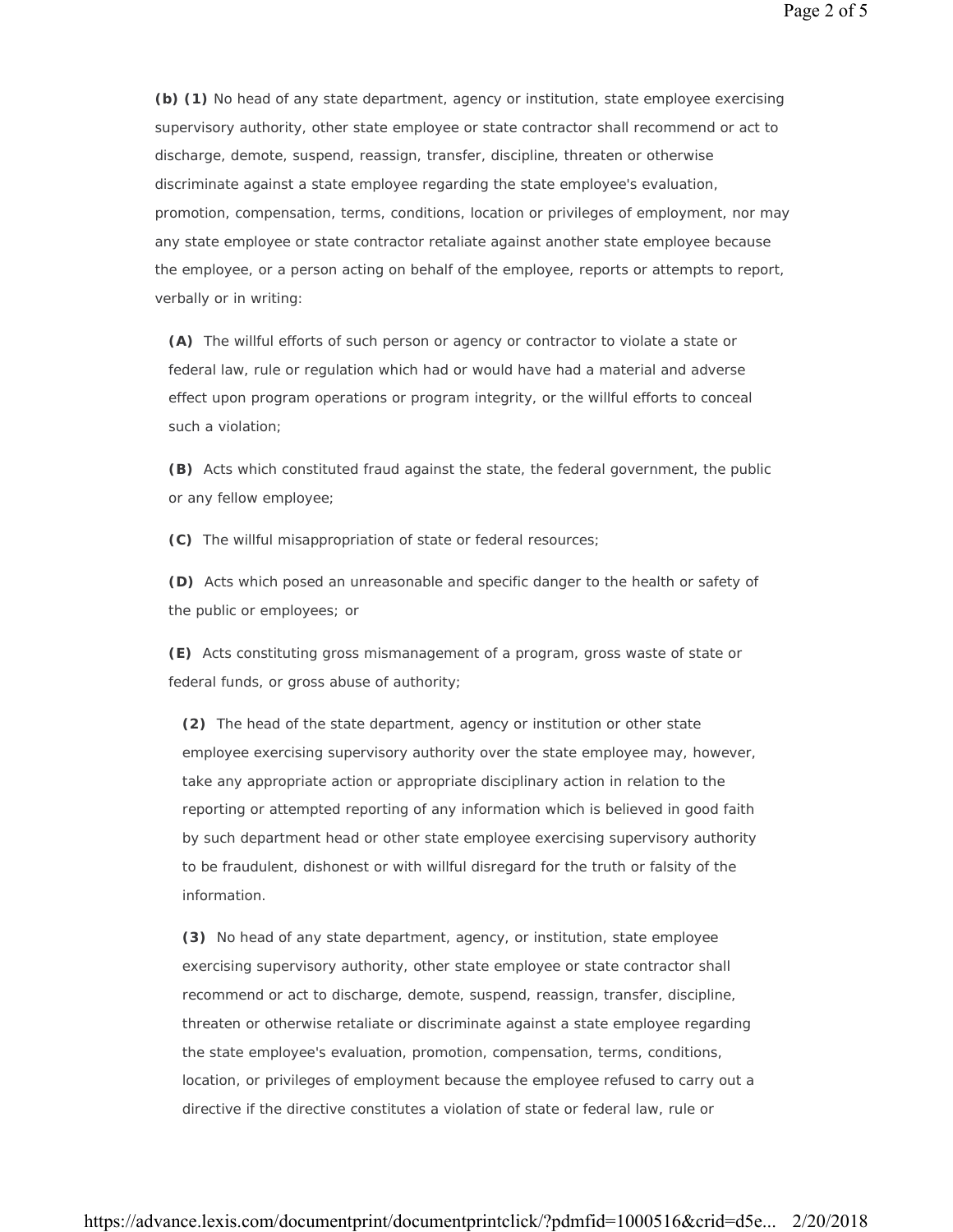regulation, written policy or procedure which materially and adversely affects the operations or integrity of a program or if the directive poses an unreasonable and specific danger to the health or safety of the employee, the employees or the public.

**(c)** Any state employee injured by a violation of subsection (b) may maintain an action in circuit or chancery court within one (1) year after the occurrence of the alleged violation of this section for actual damages, injunctive relief, or other remedies provided in this section against the person or agency or state contractor, or any of them, who committed the violation. An act or conduct constituting part of an alleged continuing pattern of violations of this section shall only be considered in calculating any damages if an action is brought within one (1) year of the occurrence of the act.

#### **(d)**

**(1)** A court, in rendering a judgment in an action brought pursuant to this section, may order injunctive relief, actual damages, reinstatement of the employee, the payment of back wages, full reinstatement of fringe benefits and seniority rights, costs, reasonable attorney's fees or any combination thereof.

**(2)** If an application for a permanent injunction is granted, the employee shall be awarded costs and reasonable attorney's fees.

**(3)** If in an action for damages the court finds that the employee was injured by a willful and malicious violation of this section, by a criminal violation based upon this section or by a violation based upon an effort to obtain personal gain, the court may award as damages up to three (3) times the amount of actual damage plus costs and reasonable attorney's fees against the individual or individuals found to be in violation of this section.

**(e)** No head of any state department, agency or institution or other state employee exercising supervisory authority nor any agency of the state of Tennessee shall be found liable pursuant to this section if the head of any state department, agency or institution or other state employee exercising supervisory authority was acting within the scope of such employee's apparent lawful orders or authority and in good faith in such person's reasonable interpretation of any rule or regulation or was acting in good faith in such person's direction to the employee to implement any law, regulation, policy or procedure related to the operation of any program of such agency which is the subject of the report or attempted report pursuant to this section.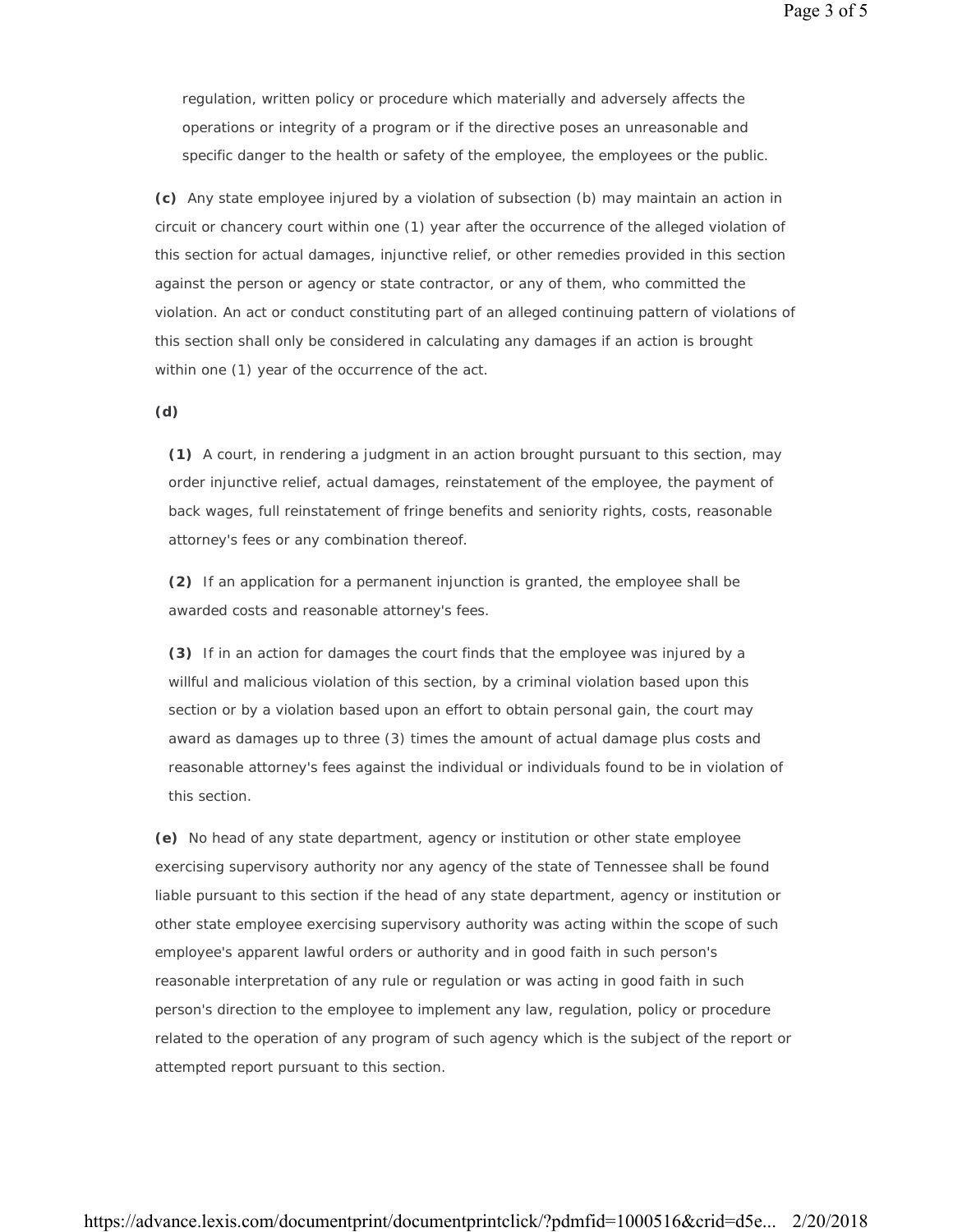**(f)** Notwithstanding any law to the contrary, any head of any state department, agency or institution or other state employee exercising authority shall be subject to the protections of § 8-42-103 if it is determined such person was acting within the scope of such person's apparent lawful orders or authority and was not acting willfully, maliciously, criminally or for personal gain; and such person shall be further subject to the protection contained in the provisions for the board of claims under § 9-8-112 relative to the payment of any judgments, costs and attorney's fees where it is determined that such person was acting within the scope of such person's apparent lawful orders or authority and was not acting willfully, maliciously, criminally or for personal gain.

**(g)** Nothing in this section shall be deemed to diminish the rights, privileges or remedies of any employee under any other federal or state law or regulation.

### **History**

Acts 2000, ch. 709, § 1.

TENNESSEE CODE ANNOTATED

© 2018 by The State of Tennessee All rights reserved

**Content Type:** 

**Terms:** 

**Narrow By:** -None-

**Date and Time:** Feb 20, 2018 03:24:28 p.m. EST